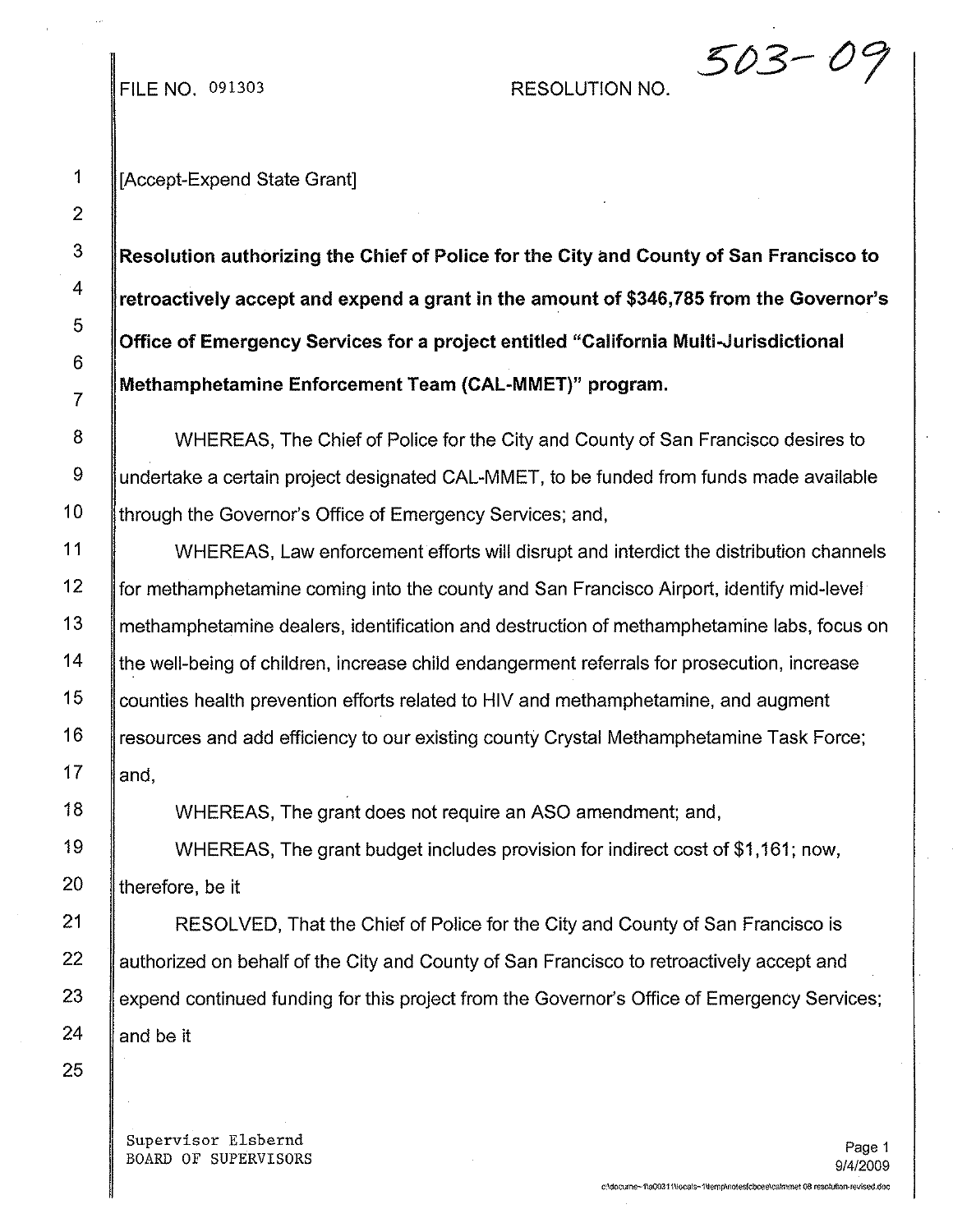1 FURTHER RESOLVED, That the Chief of Police for the City and County of San 2 **Francisco is authorized to execute on behalf of the City and County of San Francisco the** 3 necessary Grant Agreement for this project including any extensions, funding augmentations 4 **from the Governor's Office of Emergency Services, or amendments thereof; and be it** 5 **FURTHER RESOLVED, That it is agreed that any liability arising out of performance of** 

6 Ithis Grant Agreement, including civil court actions for damages, shall be the responsibility of  $7 \parallel$  the grantee and the authorizing agency; and be it

8 **FURTHER RESOLVED, That grant funds received hereunder shall not be used to** 9 Supplant expenditures controlled by the Board of Supervisors.

Approved: Mayor Approvec.

Contioller

Supervisor Elsbernd BOARD OF SUPERVISORS

c:\docume~1\a00311\locals~1\temp\notesfcbcee\calmmet 08 resolution-revised.doc

Recommended:

George Gascon ( **Chief of Police**